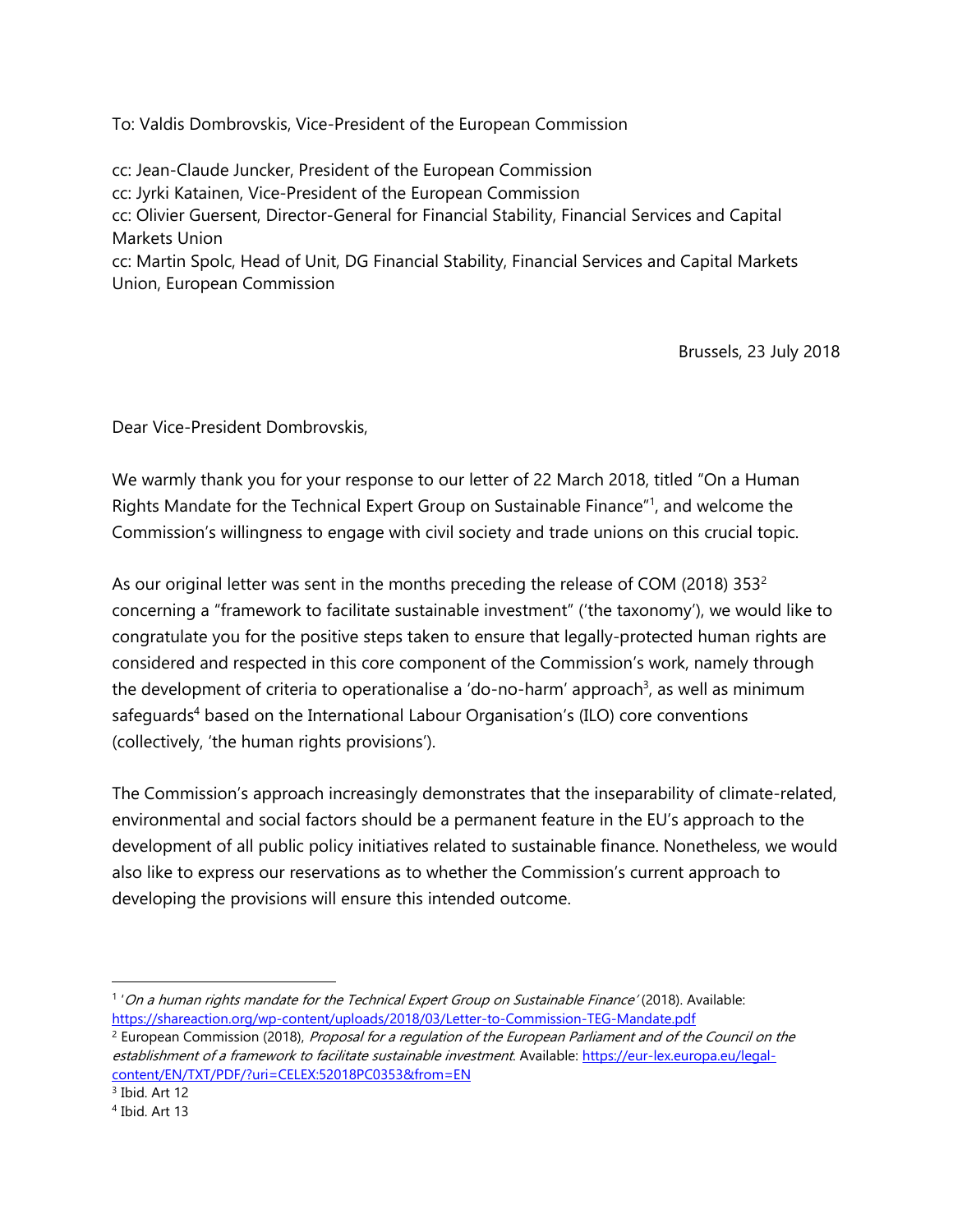The potential uses of the taxonomy by the European Union, Member States, and financial market actors, constitutes it a key tool which is expected to significantly impact the flow of capital towards particular assets and activities. It is therefore crucial that the design of the taxonomy guarantee a high level of effectiveness to the protection of human rights, as capital flows should not be incentivised towards activities that may be environmentally sound, but otherwise unsustainable. In addition, the taxonomy must facilitate the ability of end-investors, including retail investors, beneficiaries and policyholders, to ensure their capital is allocated in activities that do not harm their social interests, even in the context of climate or environmentally friendly investments. Being able to meet these expectations is a core component of how investors should approach acting in the best interests of their clients, for which a high level of granularity is needed. We consider this granularity to be currently missing from the Commission's planning.

It is our strong belief that the resilience of financial institutions is closely related to the ability to mitigate reputational and liability risks resulting from their operations, which the proposed taxonomy should not unwittingly detract from. Well-functioning, healthy and legitimate markets are based on a holistic approach to responsible investment, which fully accounts for how different elements of the ESG spectrum interact with each other. The taxonomy will also be a crucial reference point for any action aiming to foster sustainable and transparent corporate governance that is conducive to sustainable investments. Consultation with appropriate experts, as outlined below, would greatly facilitate the Commission's intention of developing a taxonomy that would truly guide sustainable investments.

We would like to offer the following recommendations on how human rights should be reflected in the immediate development of the taxonomy for environmentally sustainable economic activities ("environmental taxonomy"). Our recommendations concern the content of the human rights provisions, the structure of these provisions, as well as the development and governance of the taxonomy as a whole. In addition, we would like to offer two further recommendations, the first concerning good governance safeguards, as referred to in the explanatory memorandum to COM 2018 (353), and the second concerning the development of a taxonomy for activities contributing to social objectives ('social taxonomy').

#### **On the mitigation of human rights risks in the environmental taxonomy**

### **I. The content of the human rights provisions**

We commend the Commission's intention of ensuring the development of 'do-no-harm' principles, as outlined in Article 12 of COM (2018) 353. Nonetheless, we regret that this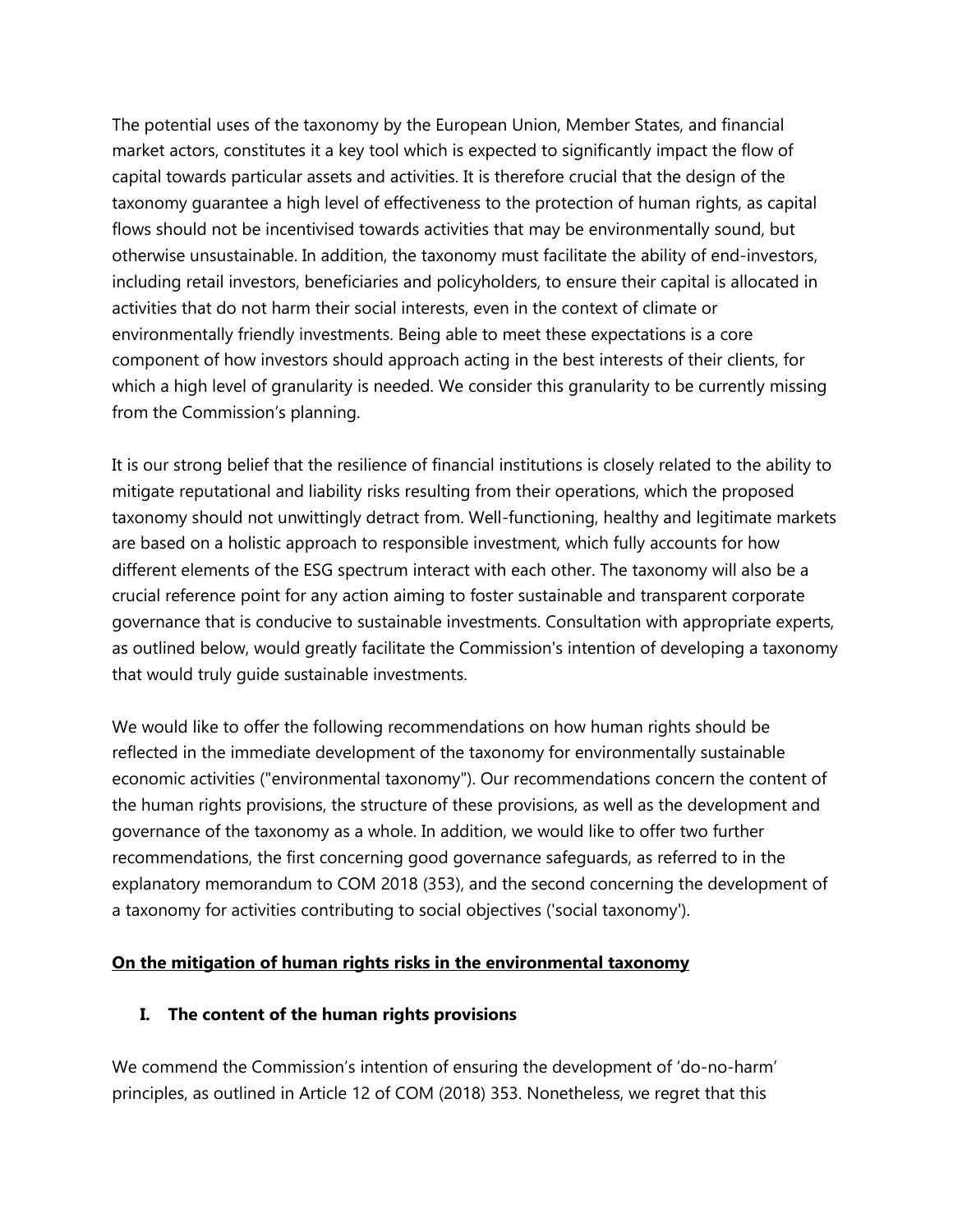provision, as it currently stands, is not directly linked to the mitigation of harm related to human rights, as it will be developed exclusively vis-à-vis the environmental objectives covered by the taxonomy. We encourage the Commission to explore ways in which 'do-no-harm' principles can be independently linked to standards and instruments covering human rights and social factors.

We are encouraged by the Commission's intention to develop minimum safeguards in reference to the eight fundamental conventions of the ILO, as described in Article 13 of COM (2018) 353. Nonetheless, we would encourage the Commission to widen the scope of legal instruments on which such safeguards would depend, as the wide range of economic activities that will be covered by the taxonomy will have an impact across a far wider range of human rights and social risks than just labour rights.

In particular, we would encourage minimum safeguards to be informed by

- 1. the EU Charter of Fundamental Rights, which covers, but is not limited to, the protection of liberty, personal integrity, privacy, the protection of personal data, and property;
- 2. the International Bill of Human Rights, comprised of the Universal Declaration of Human Rights, the International Covenant on Civil and Political Rights, and the International Covenant on Economic, Social and Cultural Rights, of which all EU Member States are party;
- 3. the United Nations Guiding Principles on Business and Human Rights<sup>5</sup>, which constitute the authoritative international normative framework on mitigating human rights risks related to business activity, supported by Council Conclusions 10254/16<sup>6</sup>. Recent legislative developments, such as the French Duty of Vigilance Law<sup>7</sup>, reflect the principles of the UN Guiding Principles, and set out requirements for the development, publication, review and oversight of 'vigilance plans' to oversee the mitigation of severe impacts on human rights and the environment resulting from business activity. The expectations in the Principles apply to all business enterprises, including private equity investors<sup>8</sup>.

<sup>5</sup> United Nations (2011), Guiding Principles of Business and Human Rights. Available: [https://www.ohchr.org/Documents/Publications/GuidingPrinciplesBusinessHR\\_EN.pdf](https://www.ohchr.org/Documents/Publications/GuidingPrinciplesBusinessHR_EN.pdf) <sup>6</sup> Council of the European Union (2016), Council Conclusions on Business and Human Rights. Available: <http://data.consilium.europa.eu/doc/document/ST-10254-2016-INIT/en/pdf>

 $\overline{a}$ 

<sup>&</sup>lt;sup>7</sup> Loi relative au devoir de vigilance des sociétés mères et des entreprises donneuses d'ordre 2017. Available: <https://www.legifrance.gouv.fr/eli/loi/2017/3/27/2017-399/jo/texte>

<sup>&</sup>lt;sup>8</sup> British Institute of International and Comparative Law and Principles for Responsible Investment (2017), *BIICL and* PRI Workshop on Human Rights in Private Equity. Available:<https://www.unpri.org/download?ac=3989>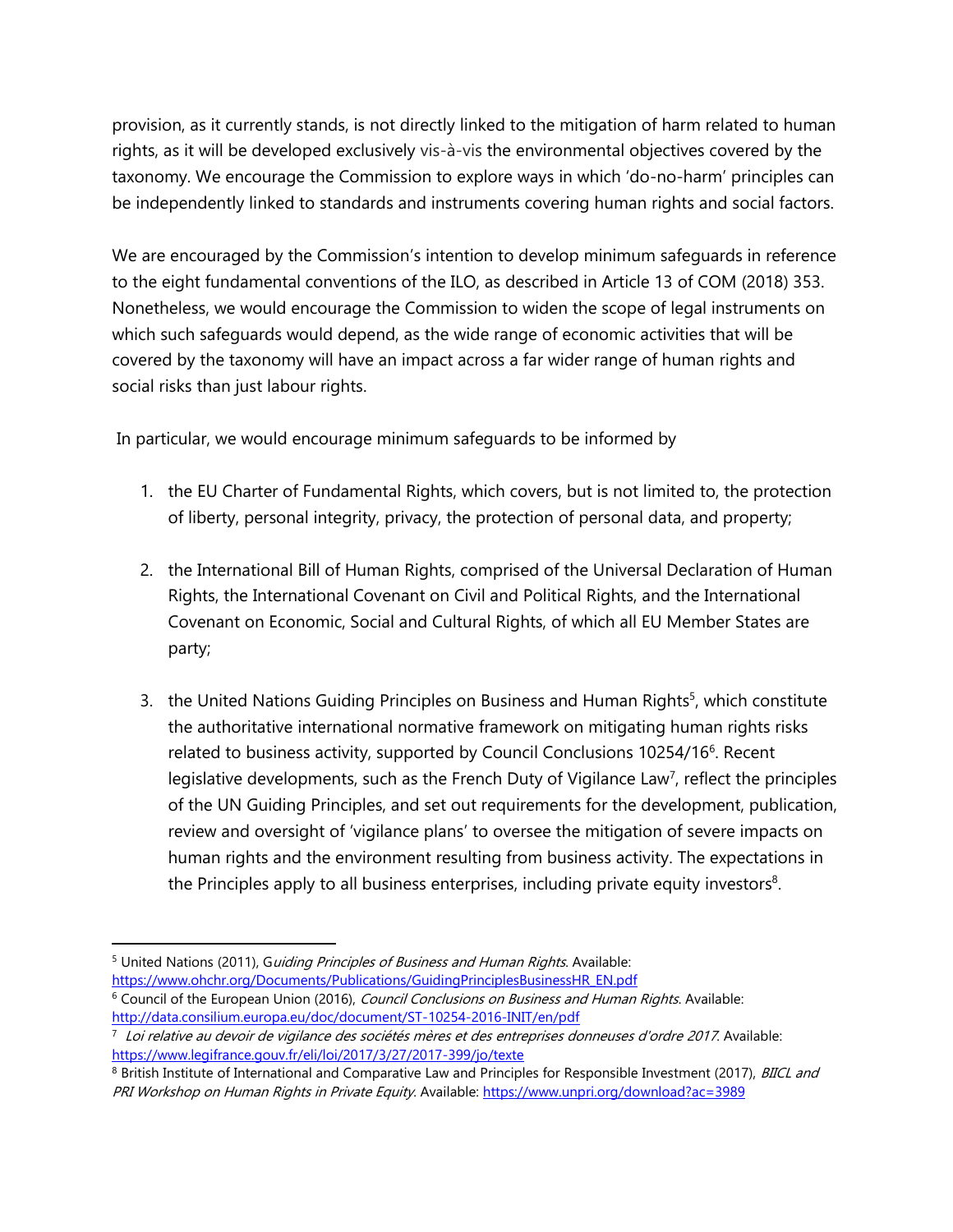While we consider these three sources to provide an authoritative basis of references for the content of the provisions, this list should not preclude the use of wider instruments outlining, where relevant, the rights of vulnerable groups<sup>9</sup>, as well as additional considerations linked to international humanitarian law for investments in the context of conflict.

## **II. The structure of the human rights provisions**

Once the Commission has widened the scope of instruments on which the provisions should be based, we recommend a three-step approach to their development:

- 1. As a first step, we agree that both the minimum safeguards and the criteria behind the 'do-no-harm' approach should be developed uniformly, as outlined in your response to our letter.
- 2. As a second step, the Commission should consider whether activity-specific criteria in relation to human rights are necessary, to ensure sector-specific human rights risks are captured by the aforementioned safeguards.
- 3. As a third step, the Commission should ensure that appropriate due diligence requirements are in place to determine compliance with both the minimum safeguards and the 'do-no-harm' criteria. The development of these provisions is an important step but otherwise incomplete without ensuring they are adhered to effectively and in a transparent manner. A crucial reference for this work should be the OECD "Responsible business conduct for institutional investors: Key considerations for due diligence under the OECD Guidelines for Multinational Enterprises"<sup>10</sup> ("Key Considerations"). The Key Considerations provide guidance for how asset owners and asset managers can carry out due diligence in order to best comply with the OECD Guidelines for Multinational Enterprises<sup>11</sup>, also endorsed by Council Conclusions 10254/16.

<sup>&</sup>lt;sup>9</sup> The rights of vulnerable groups, including those of women, children and migrant workers, are referred to in the seven core international human rights treaties ("United Nations Conventions") and are binding on state parties. <sup>10</sup> OECD (2017), Responsible business conduct for institutional investors: Key considerations for due diligence under the OECD Guidelines for Multinational Enterprises. Available: [https://mneguidelines.oecd.org/RBC-for-Institutional-](https://mneguidelines.oecd.org/RBC-for-Institutional-Investors.pdf)[Investors.pdf](https://mneguidelines.oecd.org/RBC-for-Institutional-Investors.pdf)

<sup>&</sup>lt;sup>11</sup> OECD (2011), *OECD Guidelines for Multinational Enterprises*. Available: <http://www.oecd.org/daf/inv/mne/48004323.pdf>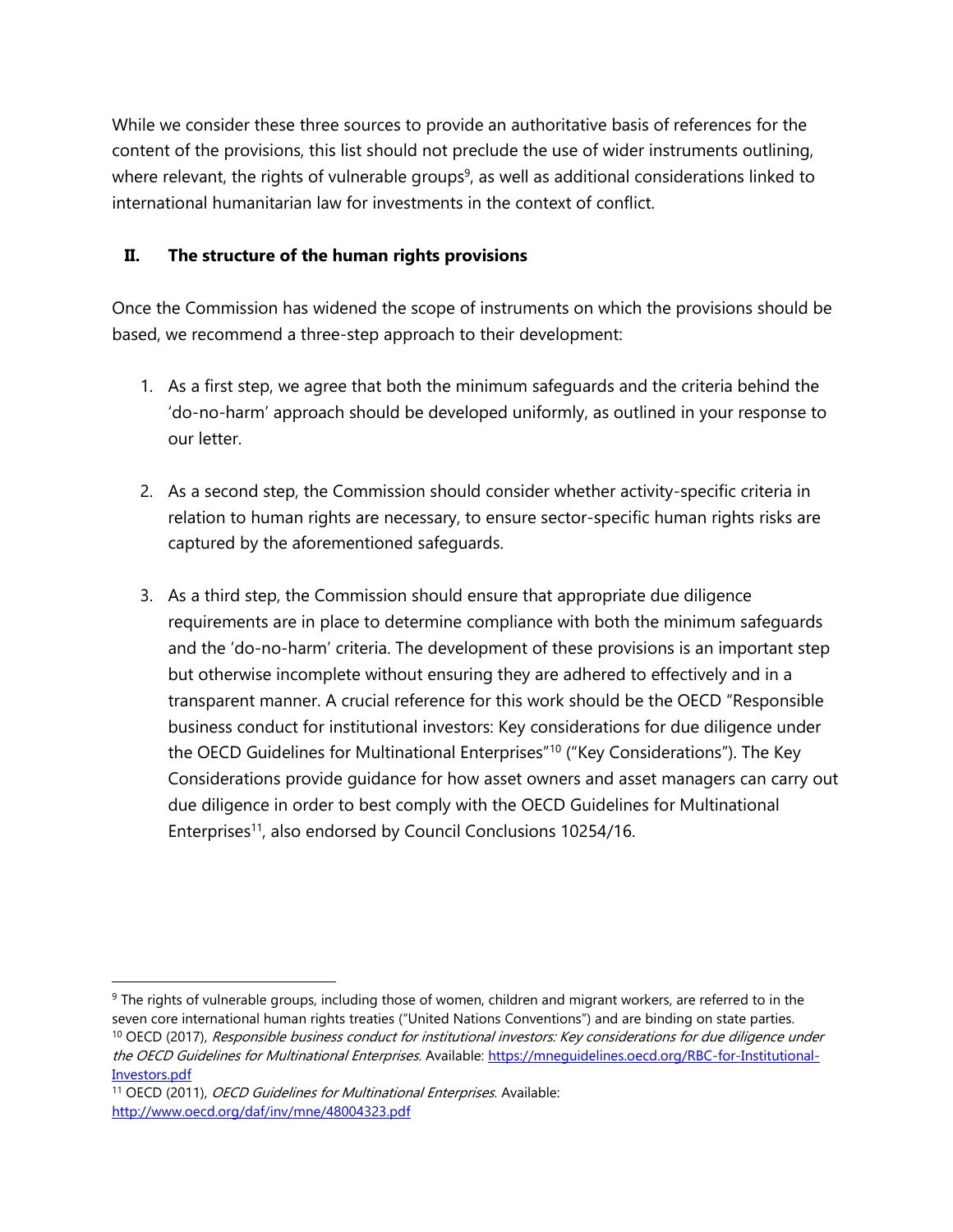# **III. The development and governance of the human rights provisions and the taxonomy as a whole**

We regret that the Commission did not widen the call for applicants for the Technical Experts Group on Sustainable Finance ('Technical Expert Group') to include experts with specific knowledge of human rights issues, as we believe that such inclusions would have facilitated the Commission's work in developing effective minimum safeguards and criteria for the 'do-noharm' approach. Nonetheless, even at this later stage, we believe that the following would support the Commission in achieving this outcome:

- 1. In terms of the work of the Technical Expert Group
	- a. a formally established group of human rights experts, including trade union representatives, academic experts, and civil society organizations, which would follow and advise on the work of the Technical Expert Group consistently and not in an ad-hoc fashion; and
	- b. the inclusion, through permanent observer status to the Technical Expert Group's work, of trade union representatives, academic experts and civil society organizations with expertise in human rights and social issues.
- 2. In terms of the Platform on Sustainable Finance, as outlined in Article 15 of COM 2018 (353) ('the Platform')
	- a. a clear commitment that the Commission's selection process explicitly call for human rights experts, including civil society and trade union representatives, to ensure that it has the relevant expertise to continue to review and improve the integration of human rights considerations into the development and application of the taxonomy; and
	- b. the inclusion of the European Union Agency for Fundamental Rights (FRA) in the Platform.

### **On the development of governance safeguards**

We regret that governance safeguards, as referred to in the Explanatory Memorandum of COM 2018 (353), are wholly lacking from the work and mandate of the Technical Expert Group. We would like to emphasise that good governance, related to issues such as taxation practices,